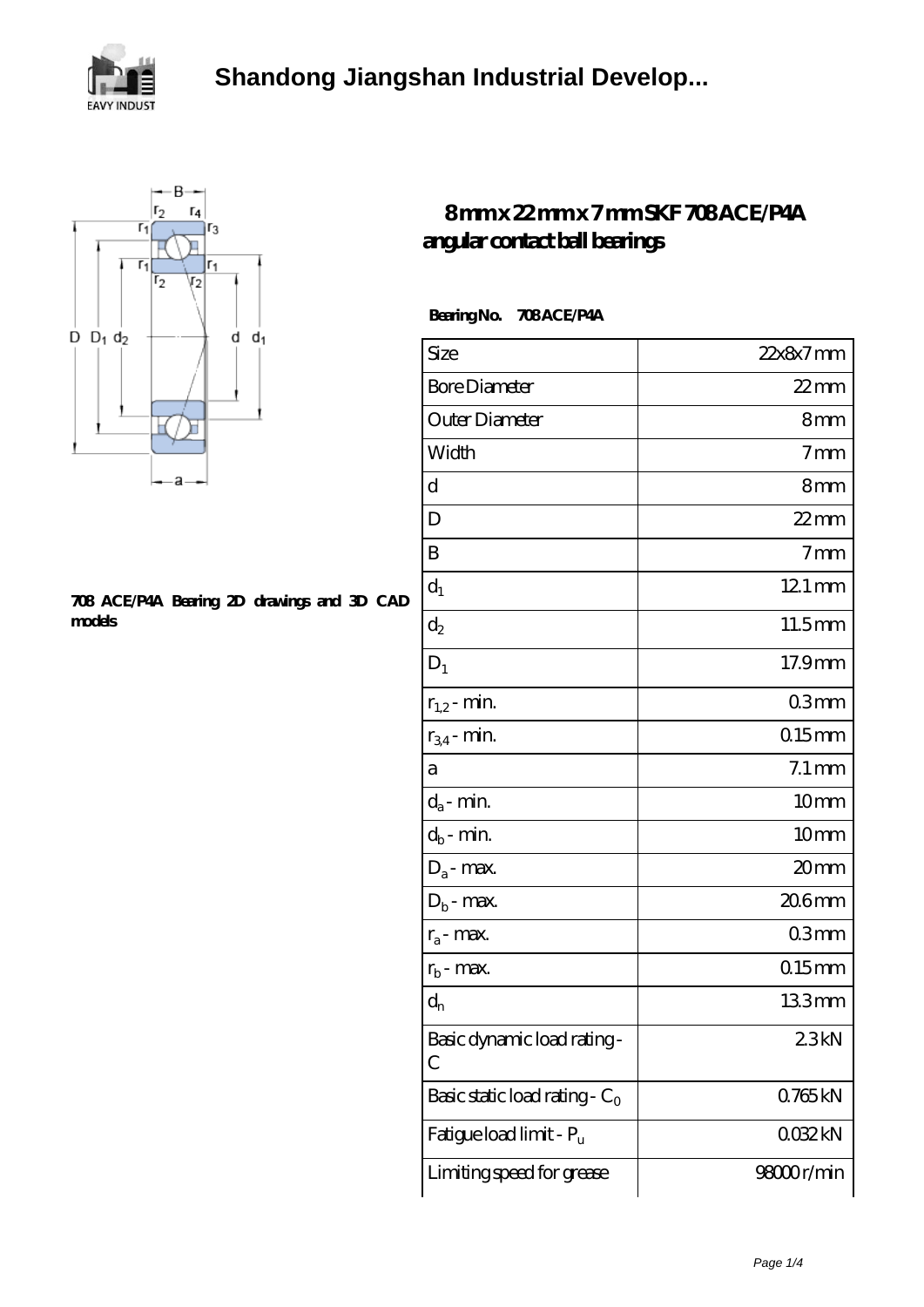

**[Shandong Jiangshan Industrial Develop...](https://voyagemd.com)**

| lubrication                           |                  |
|---------------------------------------|------------------|
| Limiting speed for oil<br>lubrication | 150000mm/min     |
| Ball - $D_w$                          | 3969mm           |
| $Ball - z$                            | 8                |
| $G_{ref}$                             | $017$ cm $3$     |
| Calculation factor - e                | 068              |
| Calculation factor - $Y_2$            | 087              |
| Calculation factor - $Y_0$            | 038              |
| Calculation factor - $X_2$            | 0.41             |
| Calculation factor - $Y_1$            | 0.92             |
| Calculation factor - $Y_2$            | 1.41             |
| Calculation factor - $Y_0$            | 0.76             |
| Calculation factor - $X_2$            | 067              |
| Preload class $A - G_A$               | 20N              |
| Preload class $B - G_B$               | 60N              |
| Preload class $C - G_C$               | 120N             |
| Calculation factor - f                | 1.02             |
| Calculation factor - $f_1$            | 099              |
| Calculation factor - $f_{2A}$         | 1                |
| Calculation factor - f <sub>2B</sub>  | 1.03             |
| Calculation factor - $f_{\chi}$       | 1.06             |
| Calculation factor - $f_{HC}$         | 1                |
| Preload class A                       | 23N/micron       |
| Preload class B                       | 34N/micron       |
| Preload class C                       | 45N/micron       |
| $d_1$                                 | $121$ mm         |
| $d_2$                                 | 11.5mm           |
| $D_1$                                 | 17.9mm           |
| $r_{1,2}$ min.                        | 03 <sub>mm</sub> |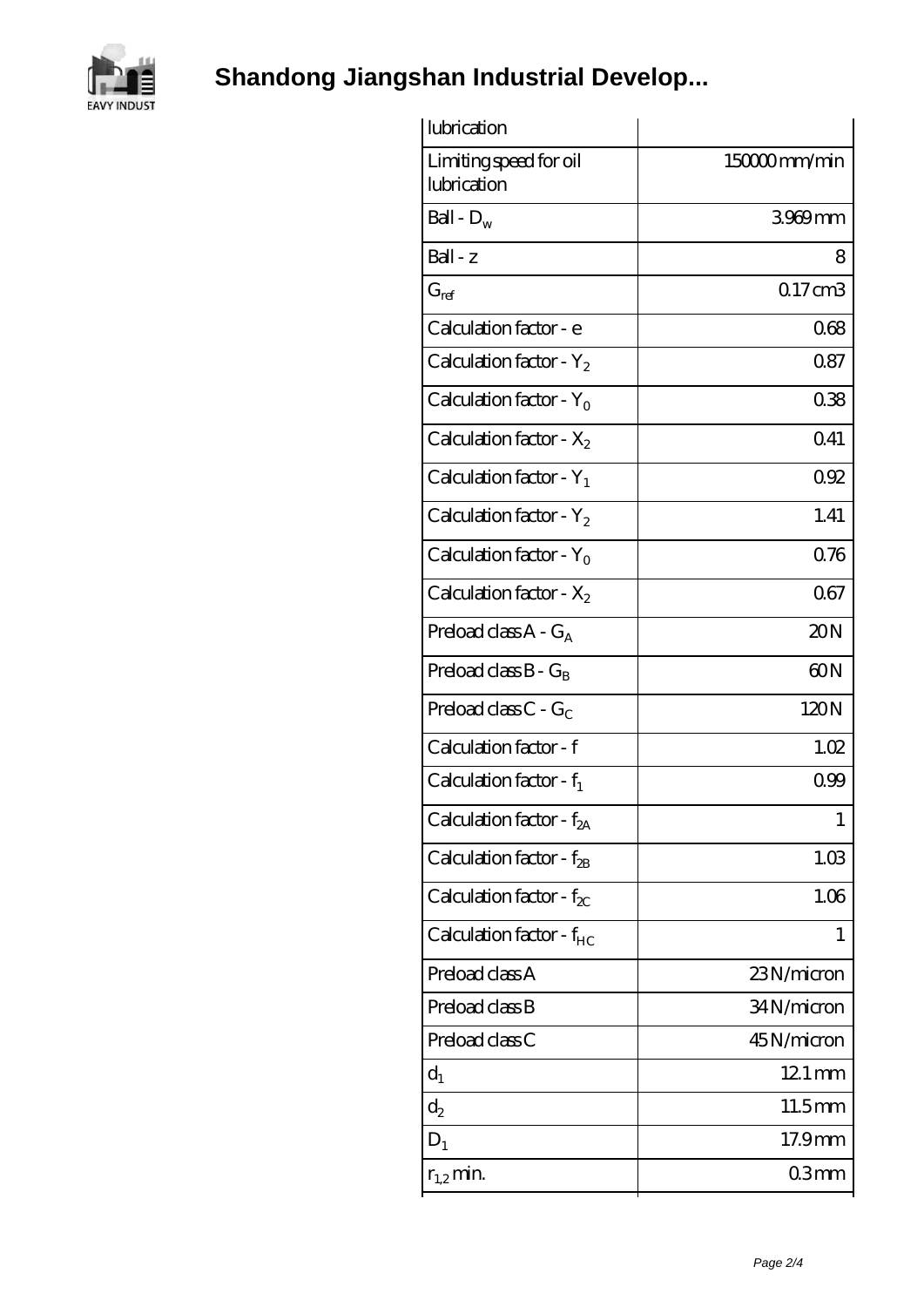

**[Shandong Jiangshan Industrial Develop...](https://voyagemd.com)**

| $r_{34}$ min.                               | $0.15$ mm           |
|---------------------------------------------|---------------------|
| $d_a$ min.                                  | 10 <sub>mm</sub>    |
| $d_h$ min.                                  | 10mm                |
| $D_a$ max.                                  | 20 <sub>mm</sub>    |
| $Db$ max.                                   | $206$ mm            |
| $r_a$ max.                                  | 03mm                |
| $rb$ max.                                   | $015$ mm            |
| $d_{n}$                                     | 133mm               |
| Basic dynamic load rating C                 | 229kN               |
| Basic static load rating $C_0$              | 0.765kN             |
| Fatigue load limit $P_u$                    | 0032kN              |
| Attainable speed for grease<br>lubrication  | 9800r/min           |
| Attainable speed for oil-air<br>lubrication | 15000r/min          |
| Ball diameter $D_w$                         | 3969mm              |
| Number of balls z                           | 8                   |
| Reference grease quantity<br>$G_{ref}$      | $0.17 \text{ cm}^3$ |
| Preload class $A G_A$                       | 20N                 |
| Static axial stiffness, preload<br>classA   | $23N/\mu$ m         |
| Preload class $BG_B$                        | 60N                 |
| Static axial stiffness, preload<br>class B  | $34N/\mu$ m         |
| Preload class C $G_C$                       | 120N                |
| Static axial stiffness, preload<br>classC   | $45N/\mu$ m         |
| Calculation factor f                        | 1.02                |
| Calculation factor $f_1$                    | 099                 |
| Calculation factor $f_{2A}$                 | L                   |
| Calculation factor $f_{2B}$                 | 1.03                |
| Calculation factor $f_{\chi}$               | 1.06                |
| Calculation factor $f_{HC}$                 | 1                   |
|                                             |                     |